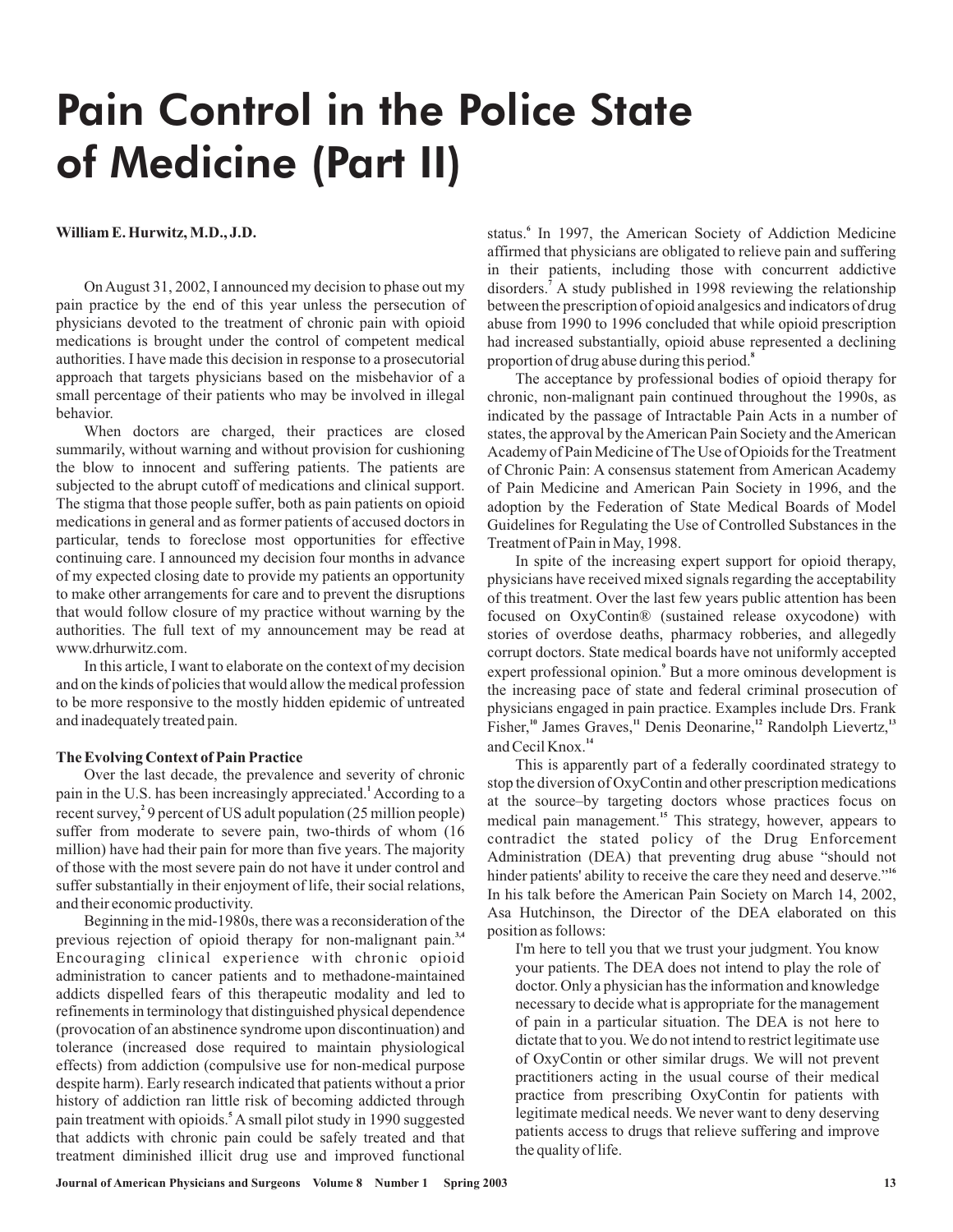Mr. Hutchinson's words, however, have provided scant assurance to the many physicians who shun patients for fear that prescribing opioids will bring unwelcome police attention, nor have his words had much impact on the behavior of his agents, who continue to conduct a reign of intimidation. The DEA and its state counterpart agents are embarked on a program of harassment of pain patients through repeated investigations, seizures, and arrests without charges or followed by dropping unsubstantiated charges. Similarly, they pay intimidating "visits" to pharmacists and physicians to "advise" them on how to practice their professions. This type of law enforcement by intimidation has not been seen in theWestern world since before the SecondWorldWar, and, so far as I am aware, has never been seen in the United States of America. So, we already are perilously close to a situation in which the police agencies simply will not allow medicine to be practiced in conformity with honest and ethical standards.

The fact that this approach so far has only targeted practitioners of pain medicine should be no source of comfort to physicians in other fields. If police disruption is permitted to displace medical judgment in this field, then it can do the same elsewhere. "Divide and conquer" is the oldest strategy of tyranny.

## **Principles of PainManagement**

Pain specialists broadly agree on the following general principles of opioid use in pain management.

1. Treatment is to be individualized according to patient response, with upward titration of dose until adequate relief is provided or intolerable side effects develop. This principle is referred to as "titration to effect." Individuals vary in their response to different medications, both with respect to the efficacy of analgesia and with respect to the pattern of side effects. A corollary to this principle is that doctors must rely upon their patients' reports of pain, relief, and side effects, to provide effective treatment. Although pain in many clinical circumstances correlates with visible pathology, for many patients it does not.

2. Opioid medications are not all equivalent. They vary in their analgesic efficacy, their pharmacokinetic characteristics, and in their side-effect profiles. In my clinical experience, oxycodone, for example, tends to be less sedating than morphine or methadone.

3. There is no ceiling to opioid analgesic effect. Doses may range from less than 100 mg per day of morphine or its analgesic equivalent to more than 10,000 mg per day.<sup>17</sup> Given the small size of many opioid formulations, patients on high doses may require hundreds of tablets daily.

4. The discontinuation of opioid therapy is clinically problematic. Although there are medications to mitigate acute withdrawal symptoms, even gradual dose reduction entails increased pain, which may persist for weeks or months. Rapid reduction from high doses may provoke severe, possibly lifethreatening withdrawal symptoms in medically unstable patients. Physicians must take these consequences of withdrawal into consideration with their patients when deciding whether and how to terminate a patient's opioid treatment.

### **Policy Considerations**

The current scientific understanding of pain, addiction, and opioid pharmacology is in tension with the laws, legal doctrines, and attitudes that evolved in response to the earlier (and persistent) conception that equates physical dependence and opioid tolerance with addiction. To implement the DEA's avowed intention to arrive at a balanced policy, it should avail itself of specialized experts in pain medicine, addiction, and epidemiology. The issues raised in the attempt to achieve an optimal balance that maximizes access to effective pain control with a minimum of diversion and abuse are complex. There is little data to guide policy development. Current technologies for evaluating pain, monitoring treatment, and tracking diversion are crude. There is great variation in the level of expertise in pain management among physicians and also a severe shortage of clinicians skilled and experienced in the use of opioids. The uncertainties, ambiguities, and conflicts that abound in the world of pain, addiction, and drug control cannot be papered over with a consensus statement. There is much work to be done to lay the groundwork for a balanced drug policy.

The enforcement policy that has emerged is anything but balanced. The use of criminal prosecution as a primary means of enforcement eventually will eliminate most honest and competent physicians from chronic pain practice, thus deepening the national health care crisis of under-treated pain. Given the enormous criminal penalties imposed for controlled substance offenses, even the smallest risk of erroneous conviction drives most physicians out of pain practice. Those few remaining come under ever-increasing pressure, both from patient demand and enforcement scrutiny, and they have fewer colleagues to come to their defense.

The policy of targeting physicians based on patient misbehavior establishes a standard of perfection in selecting patients that no doctor could meet. It forces doctors who try to treat pain to act like police, reinforcing a perverse medical paternalism that subverts the ethical imperatives designed to protect patient autonomy and dignity. This distortion of the patient-physician relationship stigmatizes patients and erodes their trust. At the same time, it assigns doctors a function that they are ill-qualified to perform.

Diversion of lawful prescription drugs by patients should be approached as the law-enforcement problem that it is. It is misbehavior of a type that physicians alone cannot detect or deter effectively. Physicians usually can screen out the wholly fraudulent patient without a pain syndrome at all, but current medical technology includes neither a pain "meter" nor other objective test to ensure against other forms of deception or medication misuse by patients. Therefore, law enforcement agencies must take the primary role in enforcement, as they have the tools and the training to do so effectively. Pain physicians should be viewed primarily as the ally of criminal law enforcement and not its targets. Pain physicians can assist law enforcement by providing information on patients and medications, and cooperation in law enforcement investigations.

I am not suggesting that the confidentiality of the patientphysician relationship should be casually sacrificed to the public interest in preventing the diversion of controlled substances. Whether, to what extent, and with what safeguards for patient privacy such a policy should be undertaken must be determined after a careful analysis of the competing social utilities. Current law affords almost no protection to patient privacy, as prescriptions for Schedule II controlled substances are subject to inspection by authorities, and prosecutors appear to have no difficulty in obtaining warrants to seize the medical records of targeted doctors .

#### **Conclusions**

While difficult, the problems of diversion and abuse are not insoluble, given good will and cooperation among physicians, professional regulators, and criminal law enforcers. The main impediment to progress at the moment appears to be the attitudes of